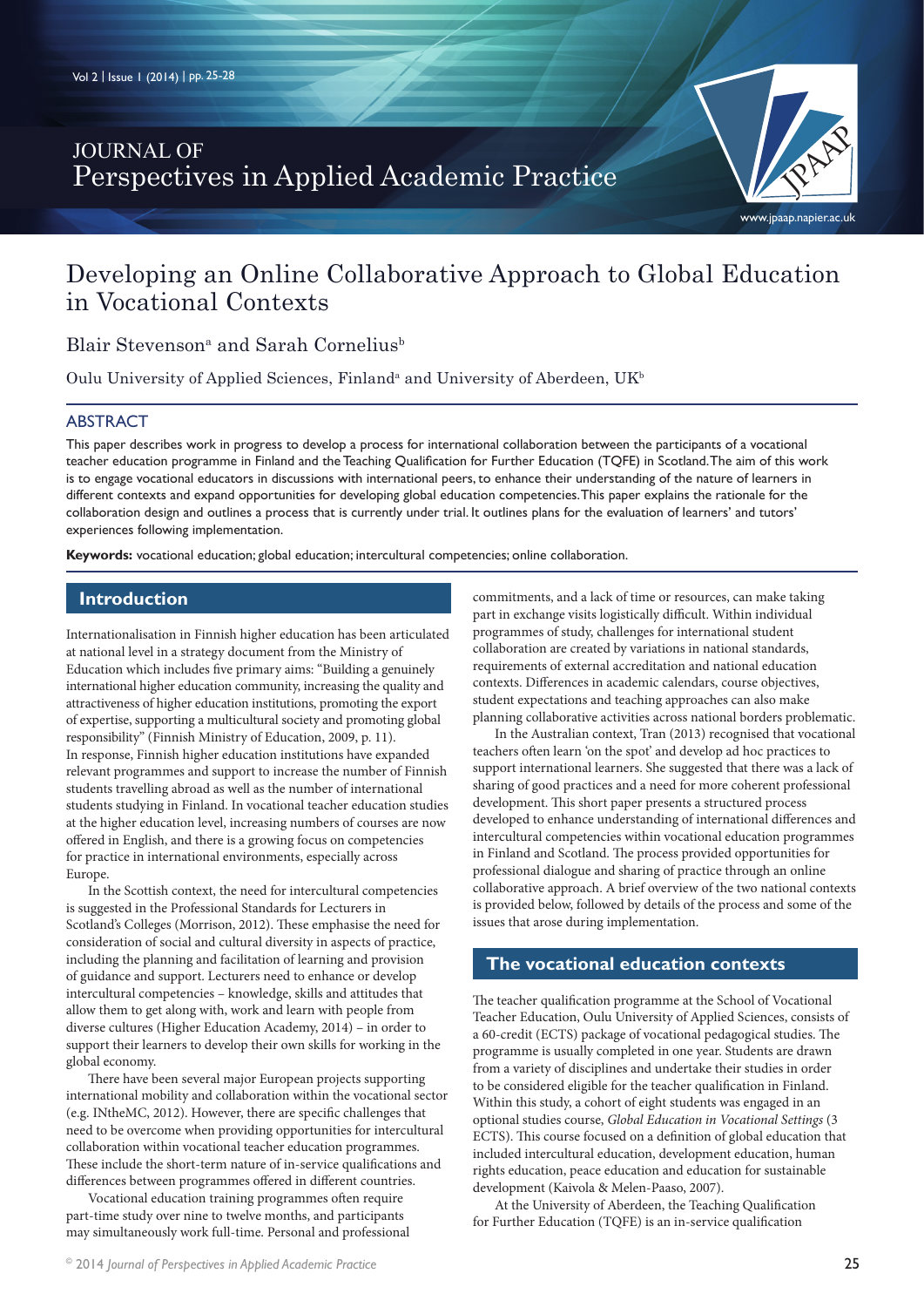for further education lecturers, underpinned by professional standards (Morrison, 2012). Participants engaged in this study were registered on an SCQF level 9 TQFE On-Campus programme and were drawn from four different campuses of two Scottish colleges. The programme is blended in nature, with periodic faceto-face workshops at a college site supported by online resources, asynchronous discussions and real-time online workshops. The cohort of 13 participants included in this study covered a wide range of vocational subject areas and came with a variety of previous educational experiences. During this collaborative process, students were engaged on a compulsory course, *Successful Learners in Further Education*, which explored the needs and characteristics of learners and of participants as learners.

### **Designing the collaborative approach**

The design of the activity emerged from a series of online discussions between the authors, which began with explorations into the nature of the two vocational qualifications. During these discussions, a series of criteria which underpin the design were articulated. These criteria were that the process should:

- work within existing course structures and timetables, and not become a significant additional activity;
- encourage collaborative activity and engagement with examples of authentic practice;
- use appropriate and accessible technology;
- build in opportunities for peer review and reflective dialogue;
- accommodate diversity in participants' backgrounds, subject areas, confidence levels and IT skills.

The resultant design attempts to offer a learner-centred opportunity for reciprocal and reflective activity to support the development of mutual cultural understandings (Hellsten, 2008; Cabezudo et al., 2008). It centres on a four-stage activity which was introduced to participants during a routine workshop session on their own course. The tasks are outlined below.

#### **Task 1: Description of a Scottish teaching context**

Scottish participants provided details of their subject and level of study, together with learner characteristics, resources available and other relevant information, using a simple pro forma. To complete the task, they drew on course content and work underway for a formal assignment. The TQFE requires students to engage in independent activity between workshop experiences, and this task was used as an alternative to the existing scheduled activity. The pro forma was made available to students using the Group File Exchange option available in the University of Aberdeen's virtual learning environment (VLE – Blackboard) and was returned by email to the Finnish tutor. A copy of this pro forma is freely available for download from www.slideshare. net/sarahcornelius. Nine class descriptions were provided, covering a range of vocational areas including hairdressing, engineering, hospitality, learning support and the creative arts.

#### **Task 2: Finnish participants design a lesson plan for a Scottish class**

Finnish participants designed a lesson plan with a global education theme for each of the identified classes, drawing on content from the *Global Education in Vocational Settings* course. Lesson design was supported by in-class discussions. Five students produced ten lesson plans which were outlined on a second section of the pro forma and returned by email to the Scottish tutor. These were then made available via the Aberdeen VLE to Scottish participants.

#### **Task 3: Scottish participants review the lesson plan and provide feedback**

Feedback was provided in response to a further set of questions on the pro forma. Scottish participants were also able to view other lesson plans in the VLE to allow them to see a range of ideas and approaches to global education across different subject areas. Completed pro formas were returned by email to the Finnish tutor and returned to the lesson designers.

#### **Task 4: Scottish and Finnish participants meet for discussion in a real-time online session**

Participants were able to meet and discuss the challenges of implementing global education to support successful learning during a University of Aberdeen virtual classroom workshop (using Blackboard Collaborate). This scheduled online workshop conveniently overlapped with an online session scheduled for the Finnish group, thus allowing participants to meet synchronously. This task took Finnish participants into an unfamiliar virtual classroom, therefore time was given for a brief introduction to the software prior to joining with the Scottish students.

During the online session, participants were split into small groups for discussion focusing on a series of questions which were designed to prompt exploration of global education themes. A plenary feedback session was then held, during which participants communicated using both audio and text chat. Follow-up discussions between tutors and their own groups were held after the joint session. These follow-up sessions took place online with the Finnish group and at a later face-to-face session with the Scottish group.

#### **Issues faced during design and implementation**

A number of issues had to be considered during the design of the collaborative process, including logistical issues such as timing, shared understandings of context and the need for socialisation and engagement.

One major issue in co-ordinating the two groups was finding an appropriate time for implementation of the process within the two relevant courses, and then fitting the tasks required into pre-existing timetables. This was made easier by similar delivery models which included periodic workshop sessions and a common expectation of independent student activity. Fortuitously, both courses had an online workshop timetabled for the same date, creating an overlap which could be used for real-time collaboration. Scheduling activities within the normal course framework facilitated engagement without creating an additional burden for participants. However, timings were still tight, with one week available for each of tasks one, two and three. These co-ordination challenges suggest that design of a similar process for new courses, rather than attempting to retrofit the process into existing course structures, would allow more flexibility.

Other logistical issues included the size of the groups and discipline areas of participants. Whilst it was originally intended to create cross-national pairs to engage in peer review, this was not possible. Instead, Finnish students created multiple lessons, sometimes in subject areas outside their area of expertise, and support for this was provided during a face-to-face group session. Composition of groups for the online discussion also required changes due to unexpected absences. Anticipating some of these problems, the real-time discussions were focused on general themes rather than the specific lesson plans.

Photographs of classroom spaces were provided by some Scottish students as part of the information about their classes. These gave additional insight into the learning context. Some issues arose as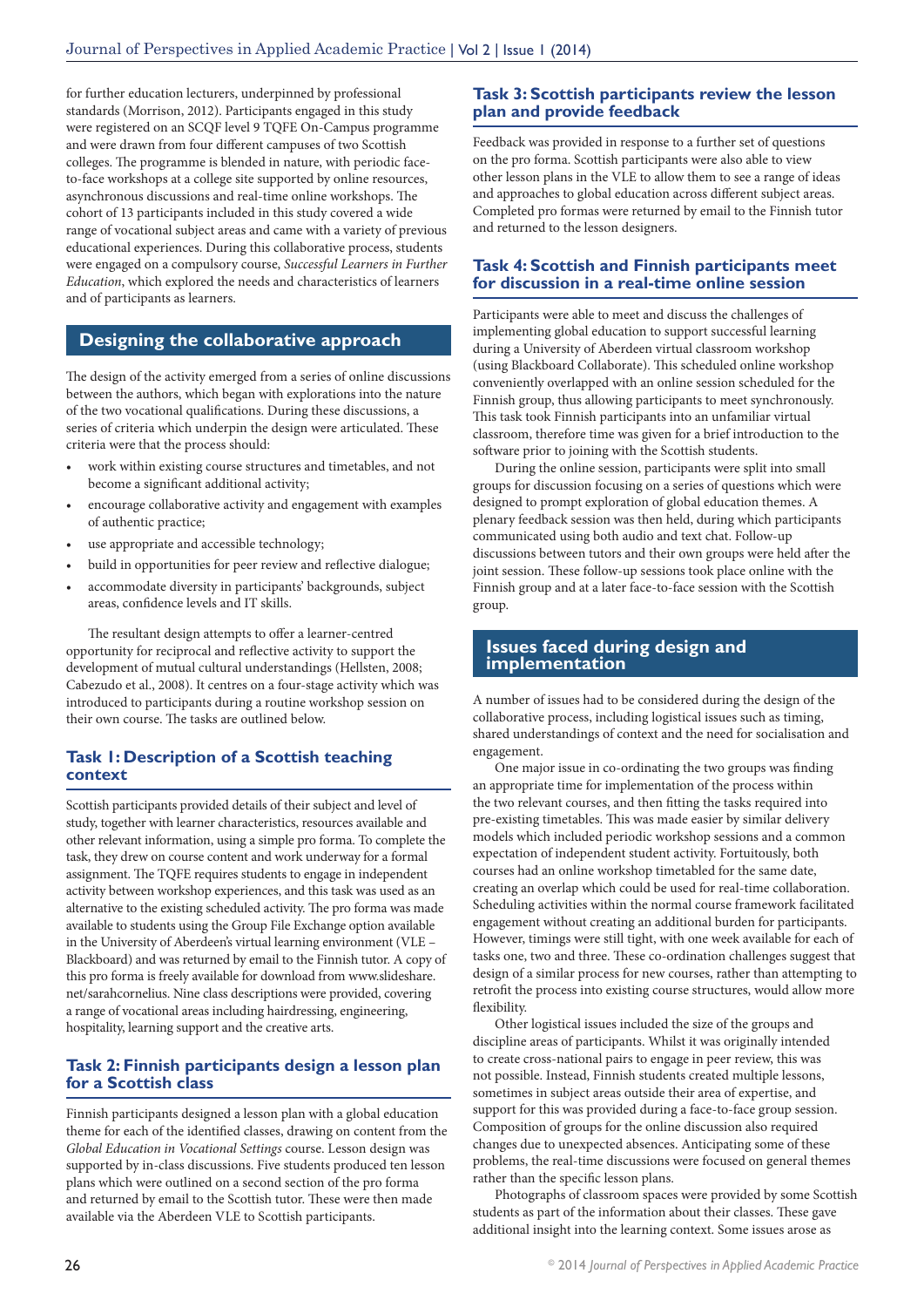class descriptions were created. For example, local terminology required explanation. Support was provided where necessary; however, additional time given to support a common understanding of the different contexts would facilitate future collaboration.

An emphasis in both programmes on development of practice by engaging with new teaching strategies and approaches, supported by reflective dialogue with peers and tutors, meant that participants were able to engage effectively during the live session, despite limited time for introductions and socialisation. There were, however, a small number of students in each group who were unable to participate in one or more tasks (due to illness or other issues), which impacted on their engagement. Participation could not be made mandatory since the activity was presented as an additional learning opportunity in each course. Strategies to encourage full engagement could be considered with future groups.

#### **Evaluation and impact**

An evaluation of the process has begun, but full findings are not available at the time of writing. Evaluation includes a post-course online survey for participants to share feedback on technical and social issues which may have influenced collaboration as well as personal and professional impact. Reflective accounts from tutors will also be analysed to explore the teachers' experience of the process.

Brief, informal feedback from learners was obtained at the end of the live session and this was predominantly positive. It suggested that participants had found the experience to be a valuable way to gain an insight into a different international context. Unexpected outcomes also emerged. For example, one Scottish student was able to implement the Finnish lesson in the time available between receiving the lesson plan and the live discussion, which helped add richness to the discussion. During the live session, common professional responsibilities and interests also emerged, and there was a clear willingness from some participants to continue to work together. To support this, plans are under development to include further

opportunities for collaboration between the two groups during the remainder of their studies.

#### **Conclusions**

Effective and authentic collaborative activity is important to support development of intercultural and global education competencies in vocational teacher training programmes. However, designing appropriate international collaborative activities can be problematic due to the differing requirements and constraints of these programmes. Capitalising on opportunities for online interaction within two vocational teacher education programmes in Finland and Scotland, this paper has outlined a process which allowed participants to exchange information about their contexts, collaborate on the design of a lesson and engage in peer review and reflective dialogue. Full evaluation is under way, but initial evidence suggests that participants found the process effective in expanding opportunities to discuss and engage in practice with international peers.

#### *Biographies*

Blair Stevenson is a Lecturer and Strategic Advisor in the School of Vocational Teacher Education at the Oulu University of Applied Sciences in Finland. The topics covered by his research focus on intercultural and global education, educational psychology and video-mediated instruction. Email: blair.stevenson@oamk.fi

Sarah Cornelius is a Senior Lecturer in the School of Education at the University of Aberdeen. Her research explores learners' and teachers' experiences of technology enhanced learning and the use of technology to create flexible, authentic and learner-centred educational experiences.

Email: s.cornelius@abdn.ac.uk Twitter: @SarahCornelius